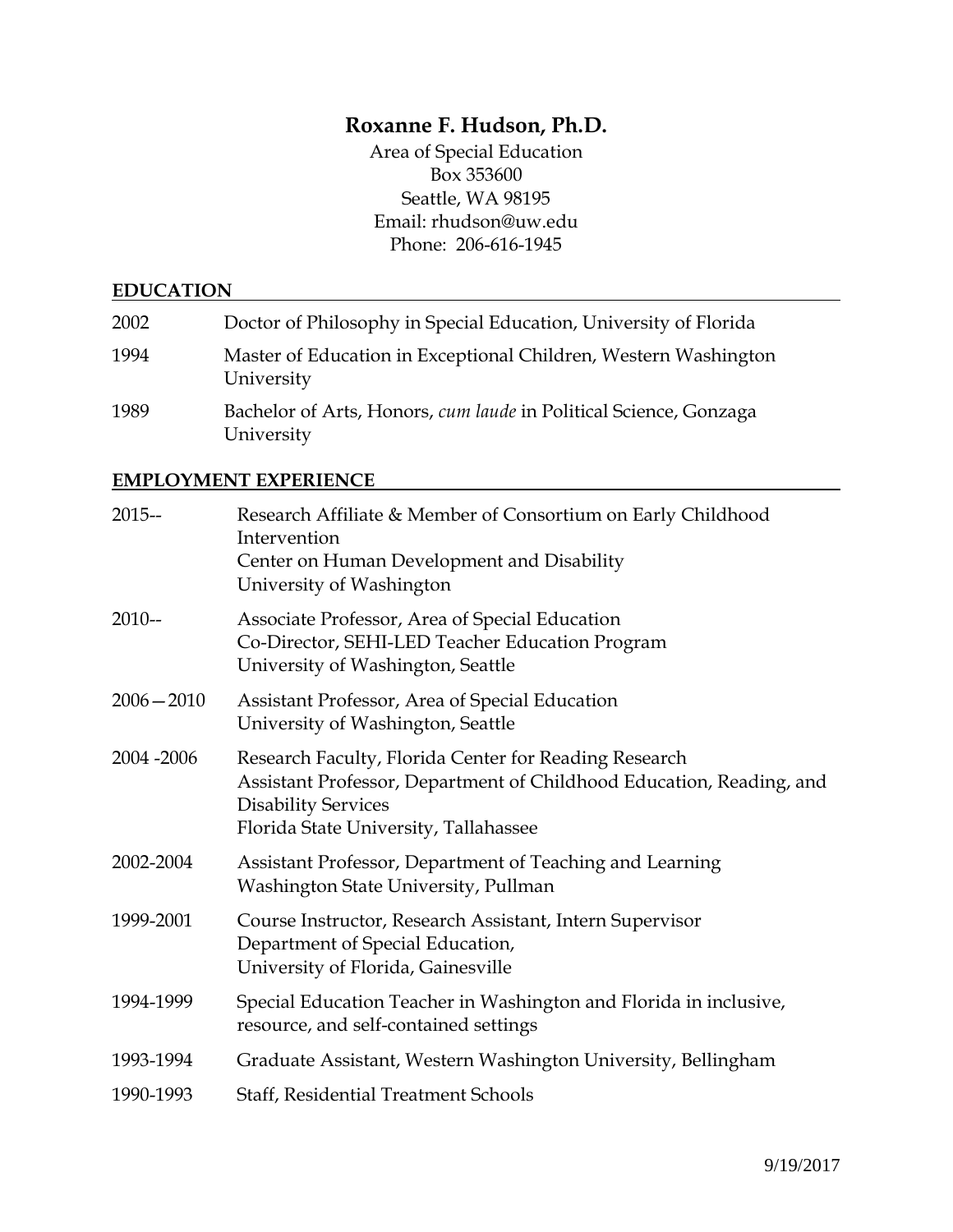1989-1990 Volunteer, United States Peace Corps, Aklan Agricultural College, The Philippines

### **PUBLICATIONS**

## **JOURNAL ARTICLES**

(\* denotes peer-reviewed)

- \*Lane, H.B., & Hudson, R.F. (in review). Dyslexia: A Contemporary Look at a Historical Concept. *TEACHING Exceptional Children.*
- \*Hudson, R.F., Sanders, E.A., Greenway, R., Xie, S., Smith, M., Gasamis, C., Martini, J., Schwartz, I., & Hackett, J. (in press). Effects of emergent literacy interventions for preschoolers with ASD. *Exceptional Children.*
- \*Hackett, J., Hudson, R.F., Brown, S., & West, E. (2016). Cambodian Inclusive Education for Vulnerable Populations: Toward an Ecological Perspective. *Journal of International Special Needs Education (19)*, 3-14.
- \*Hudson, R.F., Peck, C., Davis, C., Blum, G., Greenway, R., Hackett, J., Kidwell, J., Liberty, L., McCollow, M., Patish, Y., Pierce, J., Schulze, M., & Smith, M. (2016). A Social-cultural Analysis of Practitioner Perspectives on Implementation of Evidence-based Practice in Special Education. *Journal of Special Education (50)*, 27- 36.
- \*Fleury, V., Herriott Miramontez, S., Hudson, R., & Schwartz, I. (2014). Promoting active participation in book reading for preschoolers with Autism Spectrum Disorder: A preliminary study. *Child Language Teaching and Therapy,* 30(3) 273– 288.
- \*Greenway, R., McCollow, M., Hudson, R.F., Peck, C., & Davis, C. (2013). Autonomy and accountability: Teacher perspectives on evidence-based practice and decision-making for students with intellectual and developmental disabilities. *Journal of Education and Training in Autism and Developmental Disabilities 48*(4)*.*
- \*Hayes, M., & Hudson, R.F. (2012). A Qualitative Inquiry on Teachers' Concerns about Decentralization and Privatization in One School in Guatemala. *International Education Journal*, *11*(2), 27-44.
- \*Hudson, R.F., Torgesen, J.K., Lane, H.B., & Turner, S.J. (2012). Relations Among Reading Skills and Sub-Skills and Text-Level Reading Proficiency in Developing Readers. *Reading and Writing: An Interdisciplinary Journal, 25*, 483-507*.*
- \*Lane, H. B., Hudson, R. F., McCray, E. D., Tragash, J. R., & Zeig, J. L. (2011). "Tutoring opened my eyes": Tutor experiences in the America Reads Challenge. *Mentoring & Tutoring, 19*(2), 199-217.
- \*Hudson, R.F., Lane, H.B., Arriaza, S., Isakson, C., & Richman, T. (2011). An Examination of Decoding Instruction with Struggling Readers: Comparing the Effects of Accuracy and Fluency Criteria. *Learning Disabilities: Research & Practice, 26*(1), 15–27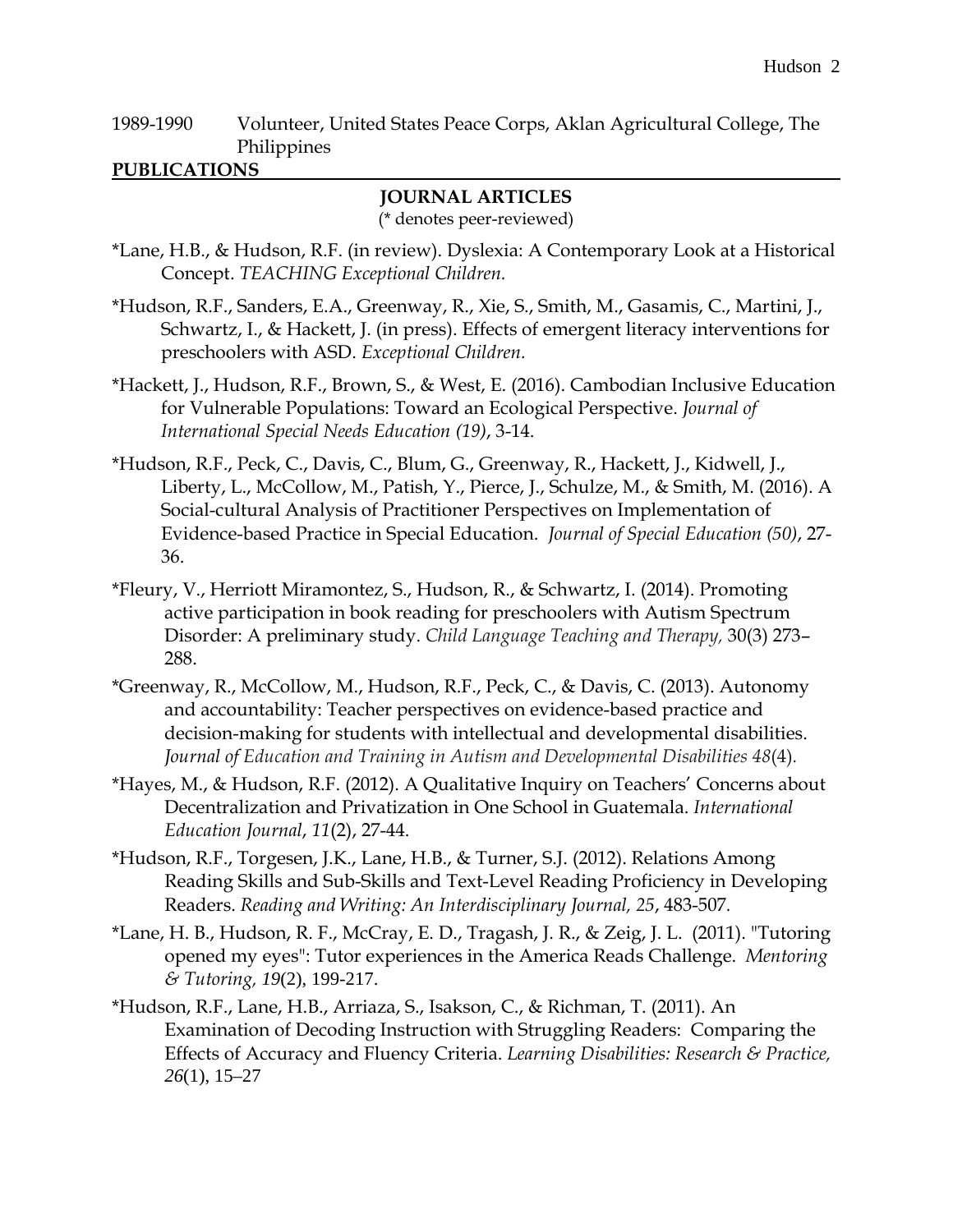- \*West, E.A. & Hudson, R.F. (2010). Using early career special educators' voice to influence initial teacher education. *International Journal of Whole Schooling, 6*(1), 63- 74*.*
- \*Lane, H.B., Pullen, P.C., Hudson, R.F., & Konold, T. (2009). Identifying essential instructional components of literacy tutoring for struggling beginning readers. *Literacy Research and Instruction*, *48*, 1-20.
- \*Hudson, R.F., Lane, H.B., & Pullen, P.C. (2009). Introduction to the special issue: Understanding theory and practice in reading fluency instruction. *Reading & Writing Quarterly, 25*(1), 1-3*.*
- \*Hudson, R.F., Pullen, P.C., Lane, H.B., & Torgesen, J.K. (2009). The complex nature of reading fluency: A multidimensional view. *Reading & Writing Quarterly, 25*(1), 4- 32*.*
- \*Lane, H.B., Hudson, R.F., Leite, W.L., Kosanovich, M.L., Strout, M.T., Fenty, N.S., & Wright, T.L. (2009). Teacher knowledge about reading fluency and students' fluency growth in Reading First schools. *Reading & Writing Quarterly, 25*(1), 57-86*.*
- \*Bellow, J.G., Hudson, R.F., Nair, P.K.R. (2008). Adoption potential of fruit-tree-based agroforestry on small farms in the subtropical highlands. A*groforestry Systems, 73*, 23-36.
- \*Roehrig, A.D., Petscher, Y., Nettles, S., Hudson, R.F., & Torgesen, J.K. (2008). Accuracy of the DIBELS Oral Reading Fluency Measure for Predicting Third Grade Reading Comprehension Outcomes. *Journal of School Psychology, 46*(3), 343-366.
- \*Jenkins, J.R., Hudson, R.F., & Johnson, E.S. (2007). Screening for service delivery in a Response-to-Intervention (RTI) framework. *School Psychology Review, 36(4)*, 582- 600.
- \*Hudson, R.F., High, L., & Al Otaiba, S. (2007). Dyslexia and the brain: What does current research tell us? *The Reading Teacher, 60*(6), 506-515. Reprinted in *Reading Rockets*, http://www.readingrockets.org/article/14907

Reprinted in *LDOnline,* http://www.ldonline.org/article/14907

Jenkins, J.R., Hudson, R.F., & Lee, S.H. (2007). Using CBM-Reading assessments to monitor reading progress. *Perspectives on Language and Literacy, 33*(2), 11-18.

Reprinted in *RTI Action Network*, http://www.rtinetwork.org/Essential/ Assessment/Progress/ar/UsingCBM/1

\*Hall, L., & Hudson, R. F. (2006). Cross-curricular connections: Video production in a K-8 teacher preparation program. *Contemporary Issues in Technology and Teacher Education* [Online serial], *6*(3). Available at <http://www.citejournal.org/vol6/iss3/currentpractice/article1.cfm>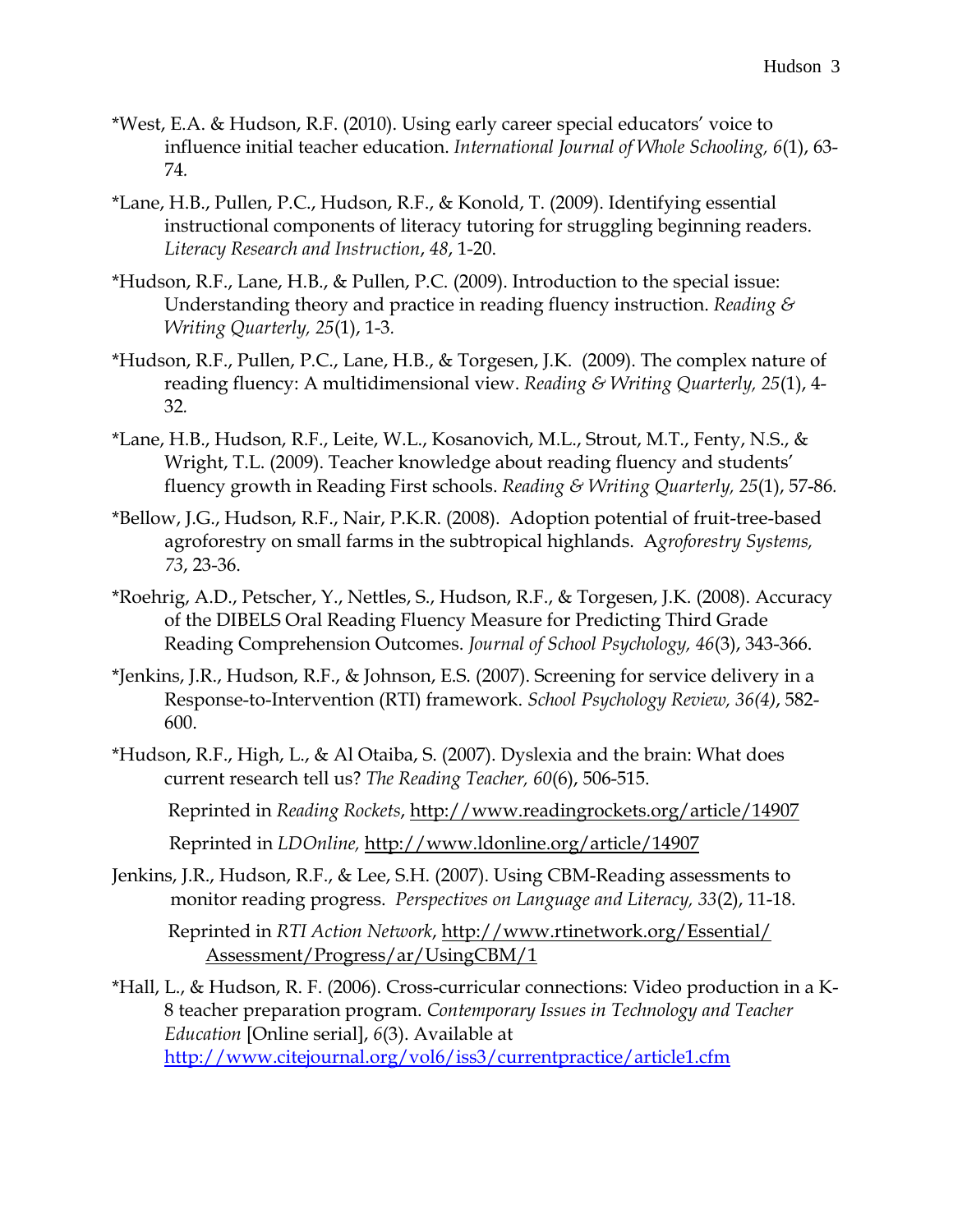- \*Ross, D.D., Hoppey, D., Halsall, S., McCallum, C., Hayes, S., & Hudson, R. (2005). Cohort use in teacher education: Benefits, barriers, and proposed solutions. *Teacher Education and Practice,* 18(3), 265-281.
- \*Hudson, R.F., Lane, H.B., & Mercer, C.D. (2005). Using Story Starters as Writing Prompts: Influences on Compositional Fluency of Second Grade Writers. *Reading and Writing: An Interdisciplinary Journal, 18*(6), 473-495*.*
- \*Hudson, R.F., Lane, H.B., & Pullen, P.C. (2005). Reading fluency assessment and instruction: What, why, and how. *The Reading Teacher, 58* (8), 702-714.
	- Reprinted in R.D. Robinson and M. McKenna (Eds.) (2008). *Issues and Trends in Literacy Education*, 4th ed. Allyn & Bacon.
	- Reprinted in P. Afflerbach (Ed.) (in press). *Essential Readings on Assessment*. International Reading Association.
- \*Correa, V.I., Hudson, R.F., & Hayes, M.T. (2004). Preparing teachers to teach culturally and linguistically diverse students: Can a multicultural course make a difference? *Teacher Education and Special Education, 27*(4), 323-341.
- Hudson, R.F., & Smith, S. (2001). Effective reading instruction for Spanish-speaking struggling readers: A combination of two literatures. *Intervention in School and Clinic 37*, 36-39.
	- Reprinted in *Learning Disabilities Online*, [http://www.ldonline.org/article/Effective\\_Reading\\_Instruction\\_for\\_Strug](http://www.ldonline.org/article/Effective_Reading_Instruction_for_Struggling_Spanish-Speaking_Readers:_A_Combination_of_Two_Literatures) [gling\\_Spanish-Speaking\\_Readers:\\_A\\_Combination\\_of\\_Two\\_Literatures](http://www.ldonline.org/article/Effective_Reading_Instruction_for_Struggling_Spanish-Speaking_Readers:_A_Combination_of_Two_Literatures)
	- Reprinted in *Reading Rockets: Launching Young Readers,* http://www.reading rockets.org/article/6363

Reprinted in *Adolescent Literacy,* http://www.adlit.org/article/6363

Hudson, R.F. (1990). The essence of myth. *Charter: Journal of Scholarship and Opinion, 29*, 25-39.

#### **BOOK CHAPTERS**

- Hudson, R.F. (2011). Fluency problems: Where and how to intervene. *Handbook of Reading Interventions*, R. O'Connor & P. Vadasy (Eds). Guilford Press.
- Hudson, R.F. & Gutlohn, L. (2008). Introduction to reading fluency section. In *CORE Sourcebook* 2nd Ed. Berkely, CA: Arena Press.
- Hudson, R.F. & Gutlohn, L. (2008). Fluency assessment. In *CORE Sourcebook* 2nd Ed. Berkely, CA: Arena Press.
- Hudson, R.F. & Gutlohn, L. (2008). Fluency instruction. In *CORE Sourcebook* 2nd Ed. Berkely, CA: Arena Press.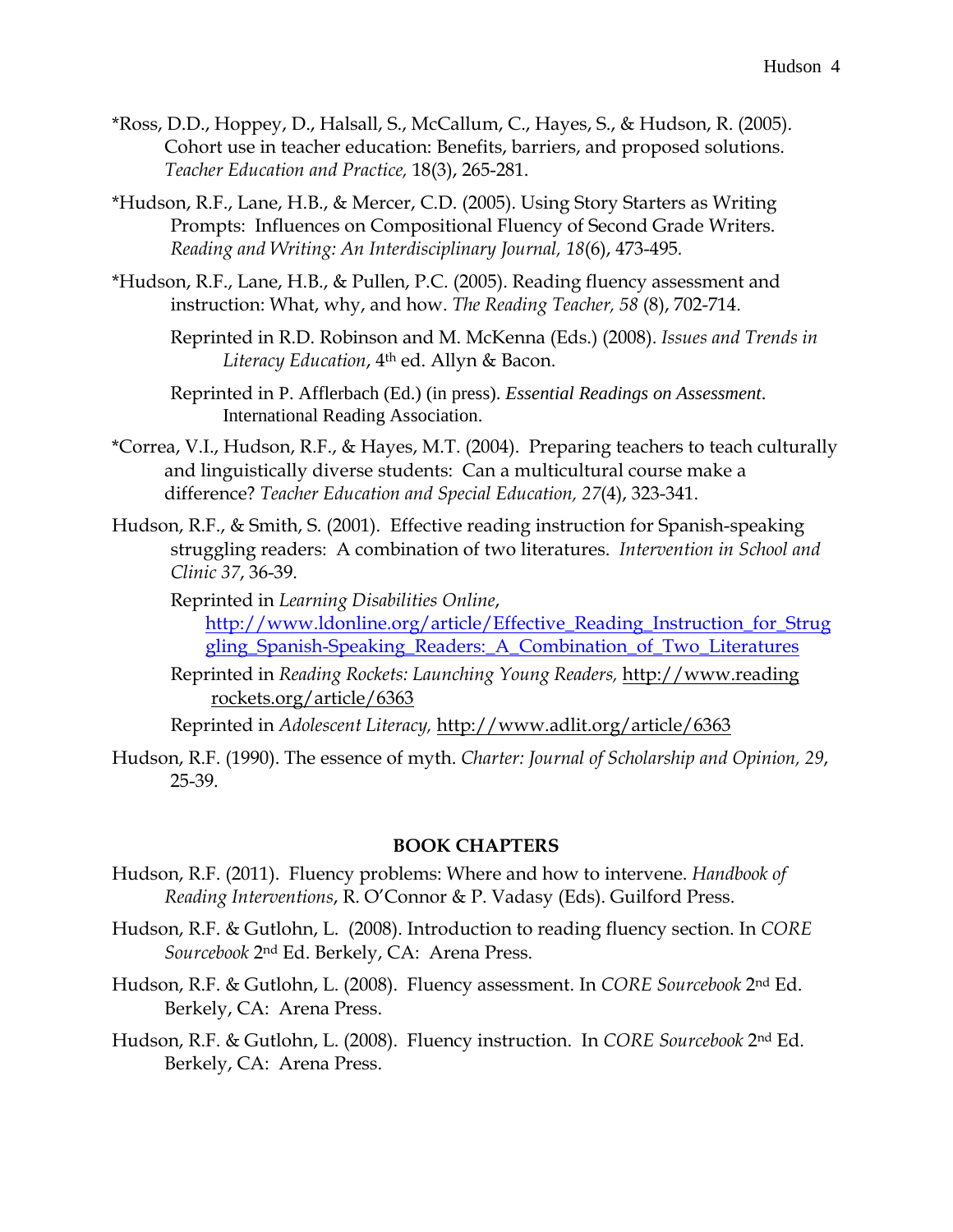- Torgesen, J.K., & Hudson, R.F. (2006). Reading fluency: Critical factors for struggling readers. In S.J. Samuels and J. Farstrup (Eds). *What Research Has to Say About Fluency Instruction.* International Reading Association.
- Sindelar, P.T., Lane, H.B., Pullen, P.C., & Hudson, R.F. (2002). Remedial interventions for students with reading decoding problems. In M. Shinn (Ed.), *Interventions for Achievement and Behavior Problems Vol. II* (pp. 703-730). Silver Spring, MD: The National Association of School Psychologists.

# **EDUCATIONAL CURRICULA**

- Beck, I.L., Farr, R.C., Strickland, D.S., Amor, A.F., Hudson, R.F., McKeown, M.G., Scarcella, R.C. , & Washington, J.A. (2008). *HSP CA Excursions* (K to 6th grade Core Reading Program). Orlando, FL: Harcourt School Publishers.
- Beck, I.L., Farr, R.C., Strickland, D.S., Amor, A.F., Hudson, R.F., McKeown, M.G., Scarcella, R.C. , & Washington, J.A. (2007). *StoryTown* (K to 6th grade Core Reading Program). Orlando, FL: Harcourt School Publishers.

Designed fluency portion of reading lessons for grades K-6 and developed reading fluency intervention for grades K-3 for both curricula.

# **JOURNAL ARTICLES & BOOKS IN PREPARATION**

- Hudson, R.F., Sanders, E.A., Gasamis, C., Xie, S., Smith, M., Greenway, R., Martini, J., Schwartz, I., & Hackett, J. (in preparation). One-year follow up of two emergent literacy interventions for preschoolers with ASD.
- Hudson, R.F., Rosenberg, N., & Schwartz, I. (in revision). Early literacy skills of young children with autism.

# **GRANTS: PRINCIPAL INVESTIGATOR**

| Pending   | Project CARE: Collaborative Advancement of Rural Education<br>Through Effective Online Professional Development. U.S. Department of<br>Education, Institute of Education Science. \$1,400,000 |
|-----------|-----------------------------------------------------------------------------------------------------------------------------------------------------------------------------------------------|
| Pending   | Understanding Reading Development and Instructional Context of Students with<br>Intellectual Disabilities. U.S. Department of Education, Institute of<br>Education Science. \$1,400,000       |
| 2016-2021 | Project FOSTER: Foundations Of Subject-matter in Teacher Education and<br>Research. U.S. Department of Education, Office of Special Education<br>Services. Grant # H325D160044 \$1,250,000.00 |
| 2012-2017 | Preschool Reading and Language Interventions for Children with Autism.<br>National Institutes of Health, NICHD. 1R01HD072143-01 \$1,239,447.                                                  |
| 2007-2012 | Renewing the UW Special Education Program to Ensure High Quality Special                                                                                                                      |
|           |                                                                                                                                                                                               |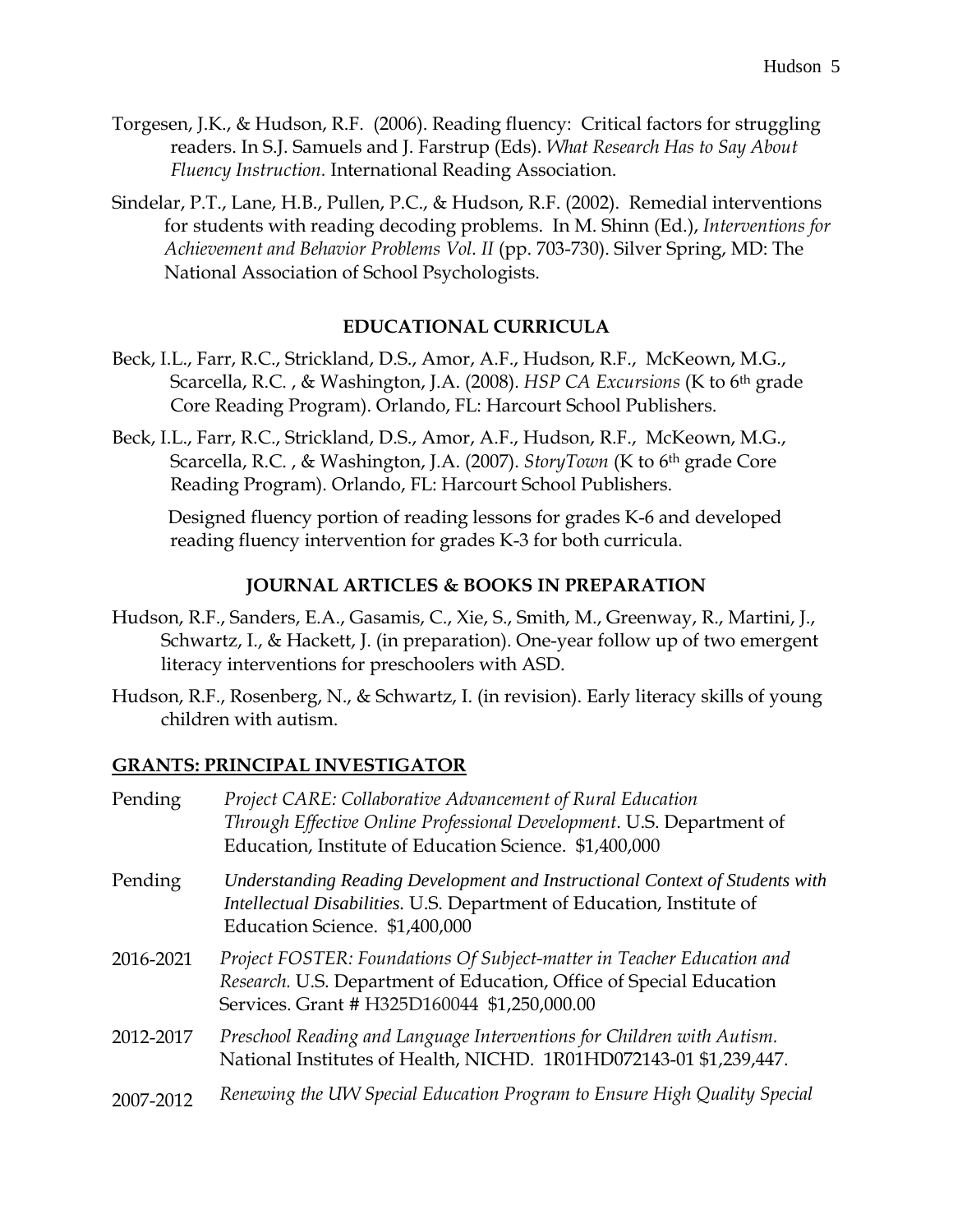|               | Education Teachers. Funded by the U.S. Department of Education, Office of<br>Special Education Programs, Special Education Preservice Training<br>Improvement Program. Grant #H325T070029. \$500,000                                                  |
|---------------|-------------------------------------------------------------------------------------------------------------------------------------------------------------------------------------------------------------------------------------------------------|
| 2007-2008     | North Central Washington Content-Area Reading Institute Year 2. Funded by<br>the Washington State Office of the Superintendent of Public Instruction.<br>\$69,000                                                                                     |
| 2004-2008     | Wordwork to Optimize Reading Development: Decoding Instruction Designed to<br>Increase Reading Fluency. Funded by the U.S. Department of Education,<br>Office for Special Education Programs, Initial Career Award. Grant<br>#324N040047. \$224,377   |
| 2004          | Teacher Knowledge of Reading Fluency and Its Relationship to Student Oral<br>Reading Fluency. Funded by the Florida State University Council on<br>Research and Creativity, First Year Assistant Professor Research Grant.<br>\$14,000                |
| 2003-2004     | Improving Reading Achievement: A Demonstration Site for a Research-based<br>Intervention. Funded by the Washington State Office of the Superintendent<br>of Public Instruction, Connecting IDEAs Project Demonstration Site<br>Partnerships. \$64,977 |
| Not<br>funded | Determining Effective Preschool Literacy and Language Intervention for<br>Children with Autism Spectrum Disorder. U.S. Department of Education,<br>Institute of Education Science. \$1,469,826                                                        |
| Not<br>funded | Collaborative Advancement of Rural Education<br>Through Effective Online Professional Development: Project CARE, the<br>U.S. Department of Education, Institute of Education Science, Teacher<br>Quality. \$1,500,000.00                              |
| Not<br>funded | Development and Analysis of the STorybook interActive Reading (STAR)<br>Program. U.S. Department of Education, Institute of Education Science,<br>Teacher Quality. \$1,499,994.00                                                                     |

### **GRANTS: CO-PRINCIPAL INVESTIGATOR**

- 2016-2020 Primary Mentor *Accessing Science Through Literacy: Facilitating Blended and Inclusive Content Area Literacy Instruction for Students with Intellectual Disability.* U.S. Department of Education, Institute of Education Science, National Center for Special Education Research, Early Career Development and Mentoring. Grant # R325B160012 \$400,000. Carly Roberts, PI
- 2010-2016 Co-PI *Implementing Academic and Behavior Intervention in Schools*. Funded by the U.S. Department of Education, Office of Special Education Programs, Leadership Preparation. Grant # H325D100072A. \$400,000.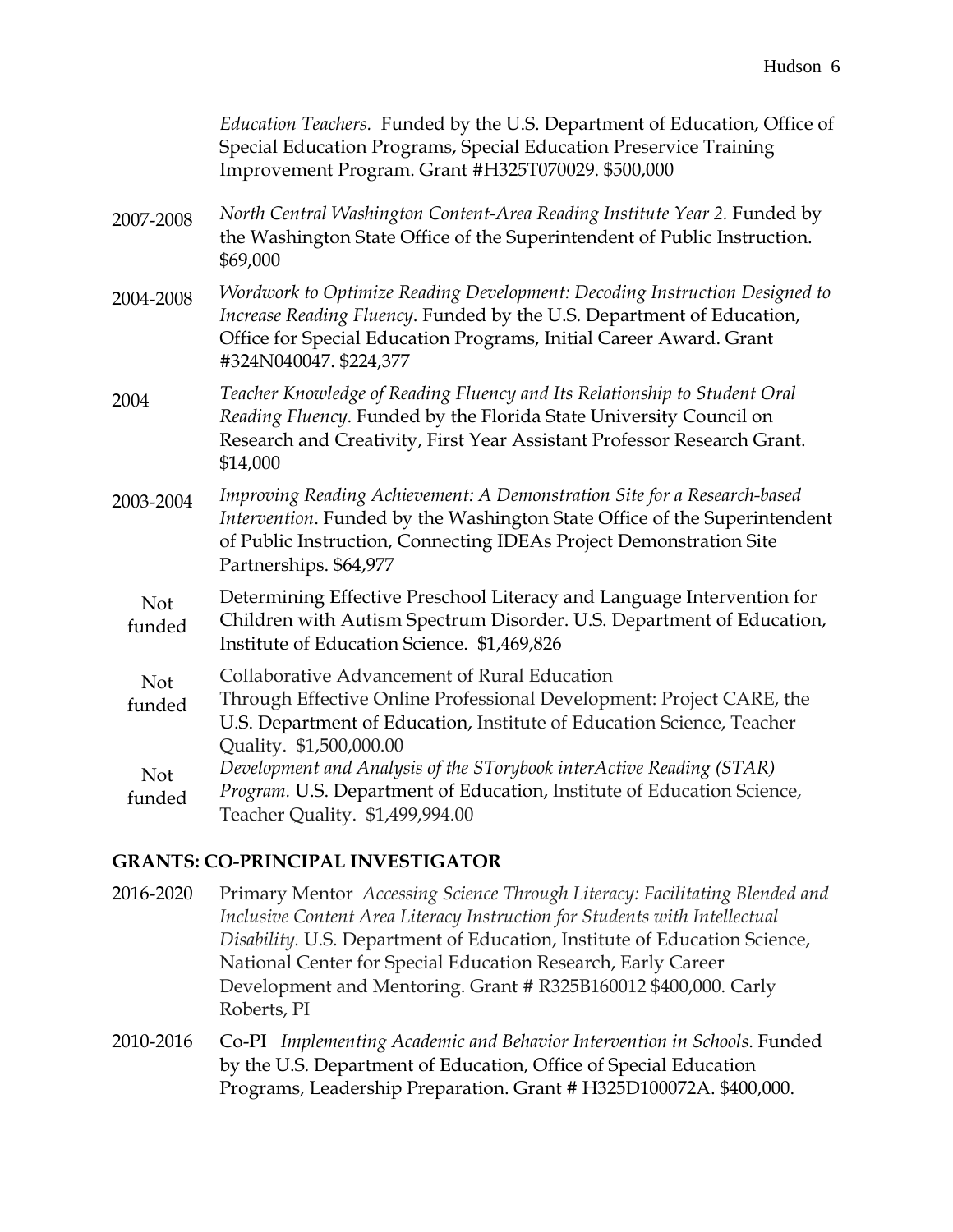Carol Davis, PI

2009 - 2012 Research Associate *Peer Networks Project: Improving Social-Communication, Literacy, and Adaptive Behaviors for Young Children with ASD*. Funded by the U.S. Department of Education, Institute of Education Science, National Center for Special Education Research. Grant #R324A090091. \$1,274,979 subcontract, Ilene Schwartz, PI.

Not funded Co-PI *Creating Connected Intensive Interventionists for Students with Academic and Behavioral Disabilities.* U.S. Department of Education, Office of Special Education Services. \$1,250,000.00

#### **PEER-REVIEWED NATIONAL AND INTERNATIONAL PRESENTATIONS**

- Hudson, R.F., Sanders, E., Greenway, R.M., Xie, S., Gasamis, C., Smith, M., Martini, J. & Hackett, J. (2016, May). *Effects of School-Based Early Literacy Interventions for Preschoolers With ASD.* Paper presented at the International Meeting for Autism Research.
- Badgett, N., Gutierrez, M., Hackett, J., Pierce, J., Schulze, M., Zeng, T., & Hudson, R.F. (2016, April). *Theory in Action: Systematic Review of SWPBIS Literature with CFIR Model.* Paper presented at Council for Exceptional Children Annual Conference. St. Louis, MO.
- Hudson, R.F., Sanders, E., Greenway, R.M., Xie, S., Gasamis, C., Smith, M., Hackett, J., & Martini, J. (2016, April). *Effects of Storybook Reading and Phonological Awareness Interventions for Preschoolers With ASD.* Paper presented at Council for Exceptional Children Annual Conference. St. Louis, MO.
- Hudson, R.F., Sanders, E., Xie, S., Smith, M., Hackett, J., Greenway, R.M., Gasamis, C., & Schwartz, I.S., (2016, February). *Effects of Storybook Reading and Phonological Awareness Interventions for Preschoolers With ASD.* Paper accepted for the Pacific Coast Research Conference.
- Hudson, R.F., Sanders, E., Xie, S., Smith, M., Hackett, J., Greenway, R.M., Gasamis, C., & Schwartz, I.S., (2015, May). *Effects of School-Based Interactive Book Reading on the Vocabulary and Emergent Literacy of Preschoolers with ASD.* Paper presented at the International Meeting for Autism Research.
- Hudson, R.F., Sanders, E., Xie, S., Smith, M., Hackett, J., Greenway, R.M., Gasamis, C., & Schwartz, I.S., (2015, April). *Effects of Phonological Awareness Intervention for Preschoolers With ASD*. Paper presented at Council for Exceptional Children Annual Conference. San Diego, CA.
- Hudson, R.F., Greenway, R.M., Gasamis, C., & Martini, J. (2015, April). *Interactive Storybook Reading for Young Children With ASD*. Demonstration session at Council for Exceptional Children Annual Conference. San Diego, CA.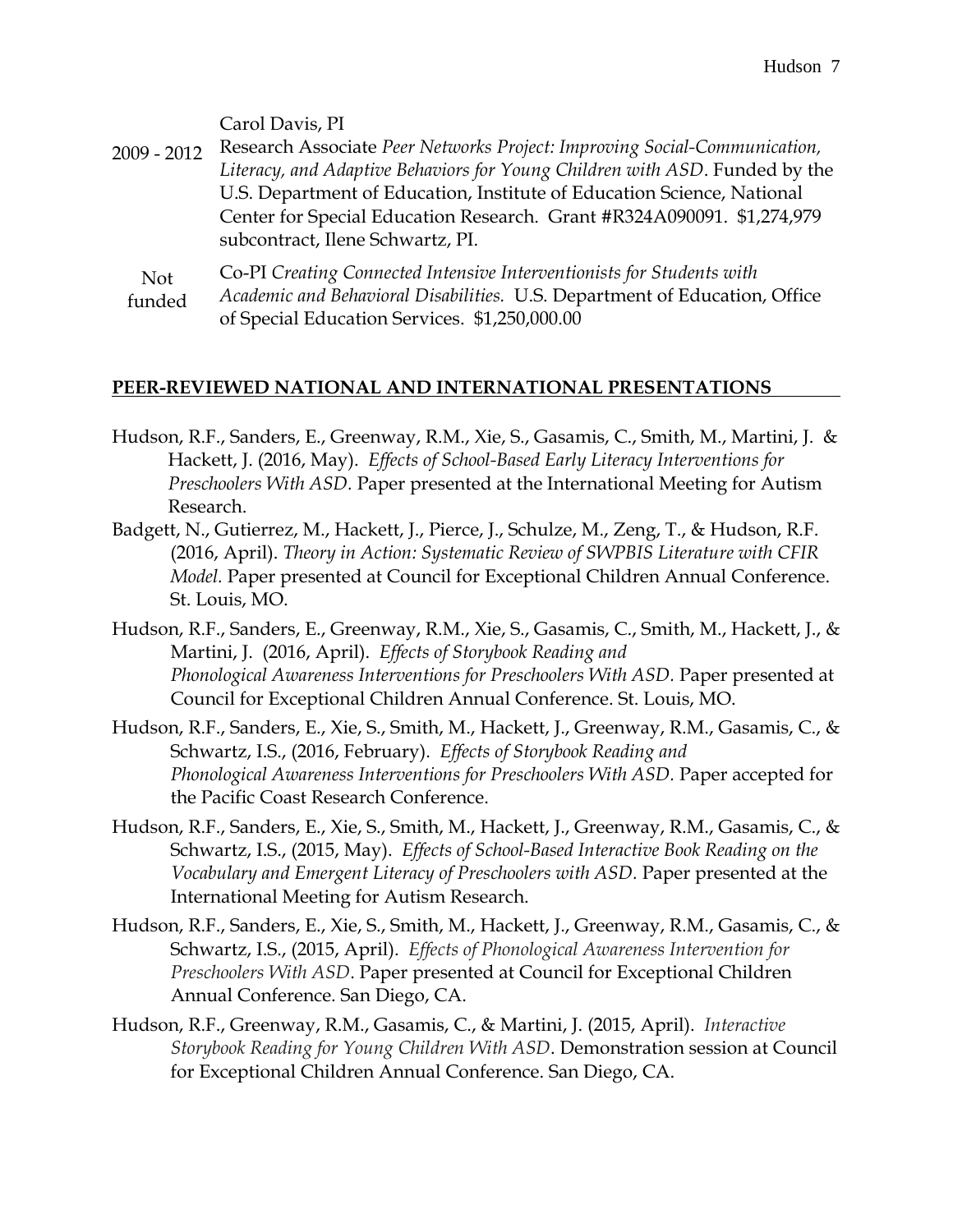- Hudson, R.F., Sanders, E., Smith, M., Greenway, R.M., Xie, S., Hackett, J., & Schwartz, I.S., (2014, April). *Preschool Reading and Language Interventions for Children With Autism*. Paper presented at the Council for Exceptional Children Annual Conference. Philadelphia, PA.
- Hudson, R.F., Greenway, R.M., Sanders, E., Smith, M., Xie, S., Hackett, J., Woods, L., Yoon, Y., Yip, J., & Schwartz, I.S. (2014, April). *Predicting Language Growth Rates in Children With Autism During Dialogic Reading*. Paper presented at the Council for Exceptional Children Annual Conference. Philadelphia, PA.
- Hudson, R.F., Greenway, R.M., Smith, M., Hackett, J., & Xie, S. (2013, May). *Dialogic Reading: Interactive Storybook Reading for Young Children with ASD*. Paper presented at the Infant and Early Childhood Conference. Tacoma, WA.
- Hudson, R.F., Blum, G.I., Greenway, R.M., Hackett, J., Kidwell, J., Liberty, L., McCollow, M., Pierce, J., Schulze, M., Smith, M., Peck, C., & Davis, C.A. (2013, April). *Practitioner Perspectives on Evidence-Based Practices: Dilemmas of Policy and Practice.* Paper presented at the Council for Exceptional Children Annual Conference. San Antonio, TX.
- Greenway, R.M. & Hudson, R.F. (2013, January). T*eacher Perspectives on EBP: Understanding "Evidence" and Decision-making.* Paper presented at the Division for Autism and Developmental Disorders Annual Conference. Kona, Hawaii.
- Liberty, L. & Hudson, R.F. (2012, April). *Using Oral Reading Fluency to Examine Second Grade Students Reading Behavior*. Paper presented at the Council for Exceptional Children Annual Conference. Denver, CO.
- Liberty, L. & Hudson, R.F. (2012, February). *Using Oral Reading Fluency to Examine Second Grade Students Reading Behavior*. Paper presented at the 20th Annual Pacific Coast Research Conference. San Diego, California.
- Hudson, R.F., Marti, A.E., Darrow, A. (2009, November). *Beginning Special Education Teacher Quality: Voices from the Field.* Paper presented at the 32nd Annual Teacher Education Division Conference. Charlotte, North Carolina.
- Hudson, R.F., Lane, H.B., & Arriaza, S. (2009, June). An Examination of Decoding Instruction with Struggling Readers: Comparing Accuracy and Fluency Criteria. Paper presented at the Society for the Scientific Study of Reading International Conference. Boston, Massachusetts.
- Lee, S.H., Hudson, R.F. & Jenkins, J.R. (2009, April). Oral Reading Fluency Skills of Poor Comprehenders: Context-Free and Contextual Reading Fluency. Paper presented at the Council for Exceptional Children International Conference. Seattle, Washington.
- Hudson, R.F. & Hannah, N. (2009, April). Oral Reading Fluency: The Reading Behaviors of Young Readers. Paper presented at the Council for Exceptional Children International Conference. Seattle, Washington.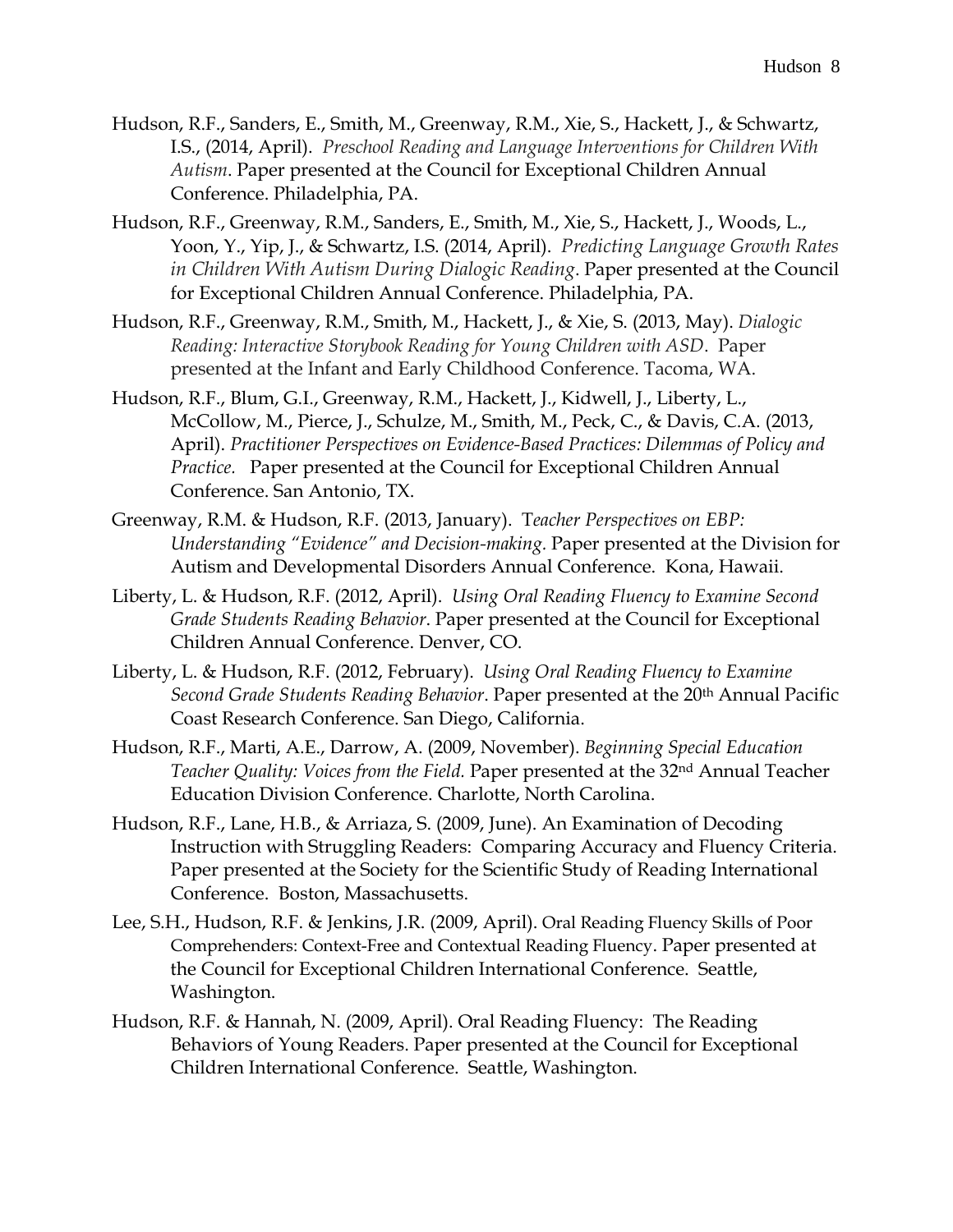- Marti, A.E., Hudson, R.F. (2009, February). Stress, job satisfaction, & social support among special educators. Paper presented at the 17<sup>th</sup> Annual Pacific Coast Research Conference. San Diego, California.
- Lee, S.H., & Hudson, R.F. (2008, February). Comparing classification criteria used to select poor comprehenders. Paper presented at the 16<sup>th</sup> Annual Pacific Coast Research Conference. San Diego, California.
- Hudson, R.F., Lane, H.B., & Leite, W. (2007, February). *Teacher Knowledge of Reading Fluency and Students' Growth in Decoding and Reading Fluency*. Paper presented at the 15th Annual Pacific Coast Research Conference. San Diego, California.
- Hudson, R.F. & Lane, H.B. (2006, April). *Individual Differences in Oral Decoding and Reading Fluency in Children: Essential Elements*. Paper presented at the American Educational Research Association. San Francisco, California.
- Hudson, R.F. (2006, February). *Predictors of Decoding Fluency: Explaining Individual Differences in Young Children.* Paper presented at the 14th Annual Pacific Coast Research Conference. San Diego, California.
- Hudson, R.F. & Lane, H.B. (2005, November). *Understanding Teacher Knowledge of Reading Fluency*. Paper presented at the 28th Teacher Education Division Annual Conference. Portland, Maine.
- Hayes, M. & Hudson, R.F. (2005, September). *Guatemalan schooling in the global context.* Paper presented at the 5th Annual International Conference of the Human Development and Capability Association. Paris, France.
- Pullen, P.C., Lane, H.B., Hudson, R.F., & Hayes, L.F. (2005, May). *Word Work Strategies to Develop Decoding Skills for Beginning Readers: What, Why, and How?* Symposium presented at the International Reading Association 50th Annual Conference. San Antonio, Texas.
- Hudson, R.F., & Bigely, C. (2004, November). *Concept Mapping: Measuring understanding of disability among preservice general educators*. Paper presented at the 27th Teacher Education Division Annual Conference. Albuquerque, New Mexico.
- Tardáguila-Harth, J., Correa, V., & Hudson, R.F. (2004, November). *Changes in beliefs of preservice teachers after a course on multicultural education*. Paper presented at the 27<sup>th</sup> Teacher Education Division Annual Conference. Albuquerque, New Mexico.
- Hudson, R.F., & Lane, H.B. (2003, June). *Reading-writing connections: Compositional fluency of developing writers under various priming conditions.* Paper presented at the Society for the Scientific Study of Reading International Conference. Boulder, Colorado.
- Hudson, R.F. (2003, April). *Using story starters as writing prompts: Influences on compositional fluency*. Paper presented at the Council for Exceptional Children International Conference. Seattle, Washington.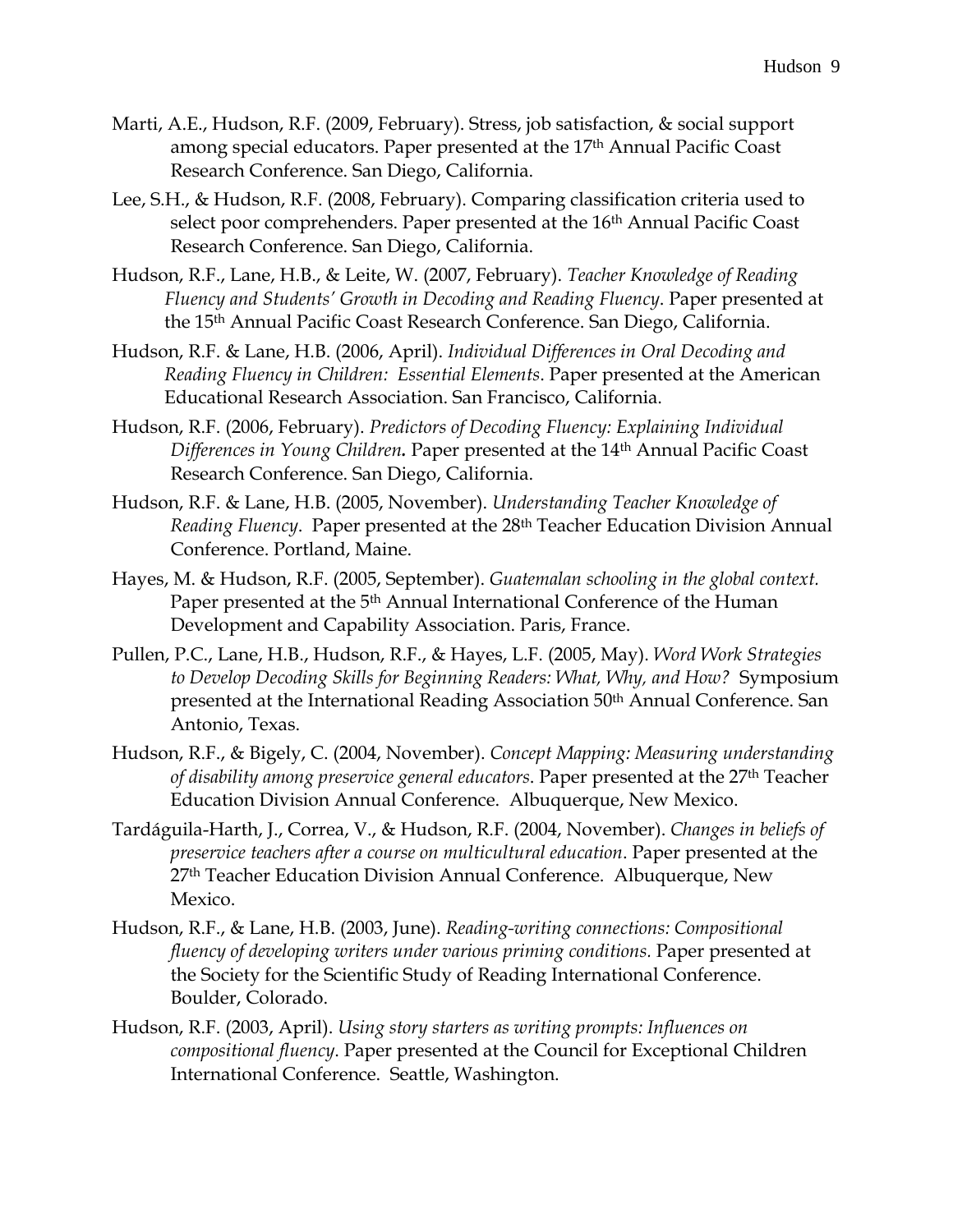- Ross, D., Halsall, S., Hoppey, D., Bosworth, J., McCallum, C., & Hudson, R. (2002, April). *Use of a cohort structure in teacher education: Benefits, barriers, and proposed solutions*. Paper presented at the American Education Research Association National Conference. New Orleans, Louisiana.
- Hudson, R.F. & Lane, H.B. (2002, April). *Effects of written word work on the literacy acquisition of at-risk first-graders.* Paper presented at the Council for Exceptional Children National Conference. New York, New York.
- Lane, H.B., Hudson, R.F., & Tragash, J. (2001, November). *Teacher recruitment through service learning*. Paper presented at the Teacher Education Division Annual Conference. St. Petersburg, Florida.
- Bondy, B., Sindelar, P., Hudson, R., Nelson, M.A. (2001, April). *Effects of an introductory course in a unified teacher education program*. Paper presented at the American Education Research Association National Conference. Seattle, Washington.
- Hudson, R., & Correa, V.I. (2001, April). *Fighting discrimination in the classroom one child and one family at a time*. Presentation at the Council for Exceptional Children National Conference. Kansas City, Missouri.
- Hudson, R., & Lane, H.B. (2001, February). *Effects of a reading fluency intervention for middle schoolers with specific learning disabilities*. Paper presented at the Learning Disabilities Association International Conference. New York, New York.
- Correa, V.I., & Hudson, R. (2000, November). *Preparing teachers to teach culturally and linguistically diverse students: Can a multicultural course make a difference?* Paper presented at Teacher Education Division Annual Conference. Las Vegas, Nevada.
- Bondy, B., Sindelar, P., Hudson, R., Nelson, M.A. (2000, November). *Teaching and learning in the first semester of a unified teacher education program*. Paper presented at the Teacher Education Division Annual Conference. Las Vegas, Nevada.
- Hudson, R., Lane, H.B., & Mercer, C.D. (2000, April). *Learning at the speed of no return: An exploration of reading fluency*. Paper presented at the International Council for Exceptional Children Annual Conference. Vancouver, B.C., Canada.

#### **INVITED PRESENTATIONS**

- Hudson, R.F. (2017, May) *Literacy for All: Disability and Emergent Literacy.* UW COE Distinguished Lecture. Kane Hall, UW
- Hudson, R.F. (2016). *Solving the Reading Puzzle*. Presentation at COE EDU Talks.
- Hudson, R.F. (Invited Panel Member, 2006, May). *Spotlight on Fluency: Research and Practice From IRA Publications.* International Reading Association 51st Annual Conference, Chicago, Illinois.
- Hudson, R.F. (2005, April). Keynote. *Current research on reading: Implications for teaching.* Adult Basic Education Summit. Clearwater, Florida.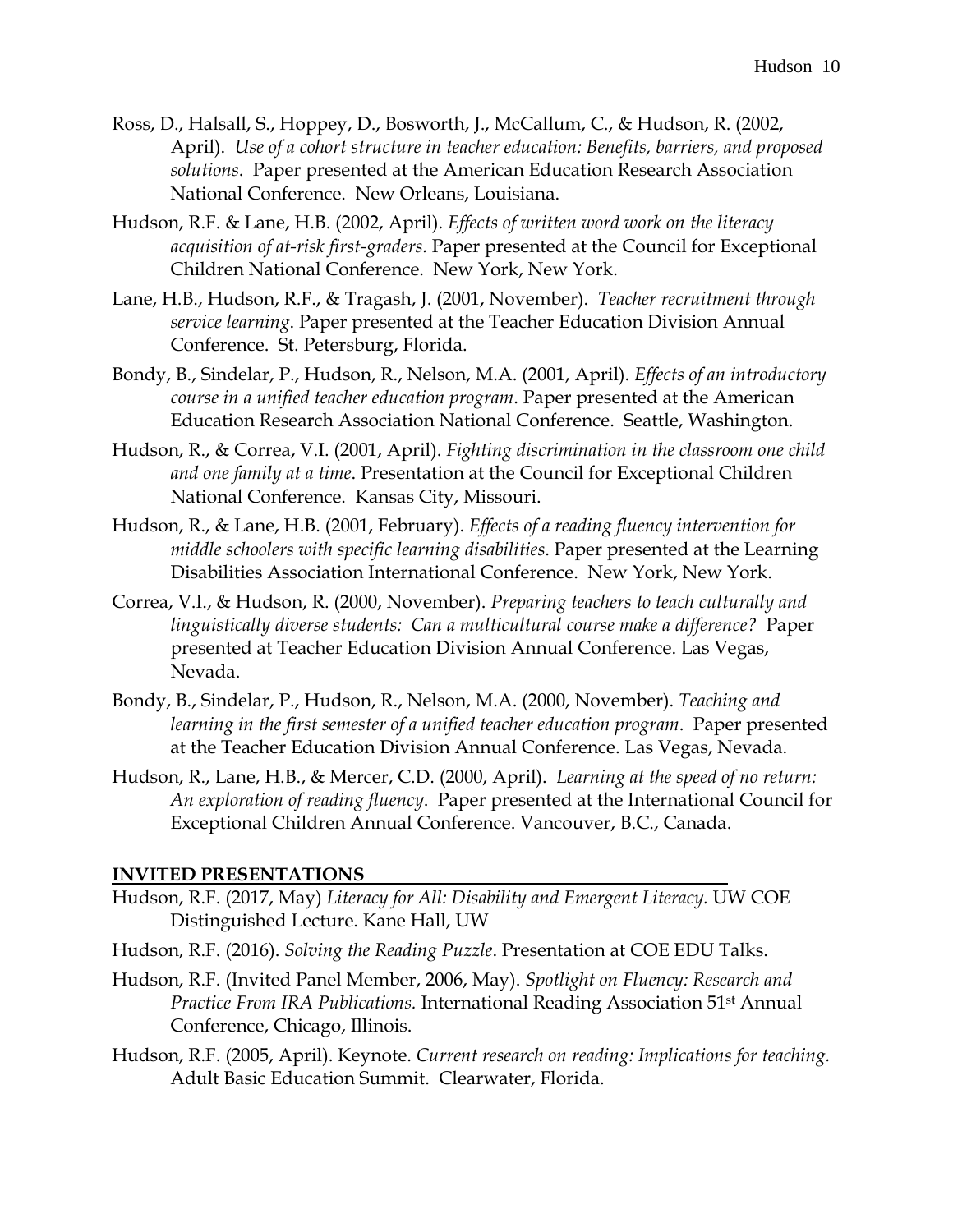Hudson, R.F. (2003, February). *Elements of Effective Reading Instruction.* Whitman County Superintendents Association Leadership Academy.

### **OTHER PRESENTATIONS**

- Hudson, R.F. (2006, August). *Individual Differences in Oral Decoding Fluency in Children: Essential Elements.* Poster presented at OSEP Project Directors' Meeting. Washington, DC.
- Hudson, R. (2005, July). *Project WORD: Essential Elements of Reading Fluency*. Poster presented at the OSEP Project Directors' Meeting. Washington, DC.
- Hudson, R.F. (2005, May). Videotaped expert commentary on reading fluency assessment and instruction for the Northeast Florida Educational Consortium web-based professional development tool (LEaRN).
- Hudson, R. (2005, April). *Project WORD: Wordwork to Optimize Reading Fluency Development*. Poster presented at 1st Annual Florida Reading Research Conference. Tallahassee, Florida.

### **EDITORSHIPS, EDITORIAL BOARDS, & REVIEWING ACTIVITIES**

### **EDITORSHIPS**

Special Journal Issue Co-editor (with Holly Lane, UF & Paige Pullen, UVA). "Understanding Theory and Practice in Reading Fluency Instruction." *Reading & Writing Quarterly,* 2009.

### **EDITORIAL BOARDS**

*Intervention in School & Clinic,* 2017-

*TEACHING Exceptional Children*, 2016-present

*Annals of Dyslexia*, 2014- present

*Assessment for Effective Intervention*, 2011– present

*Reading and Writing Quarterly*, 2009-2013

*The Reading Teacher*, 2009-2013

*Learning Disability Quarterly*, 2004-2010

### **Agencies**

### **REVIEWING ACTIVITIES**

National Institutes of Health, Language and Communication Study Section (LCOM), Temporary member, 2017

Department of Education, Institute for Education Science, Reading and Writing Peer Review Panel, *Ad hoc* member, 2017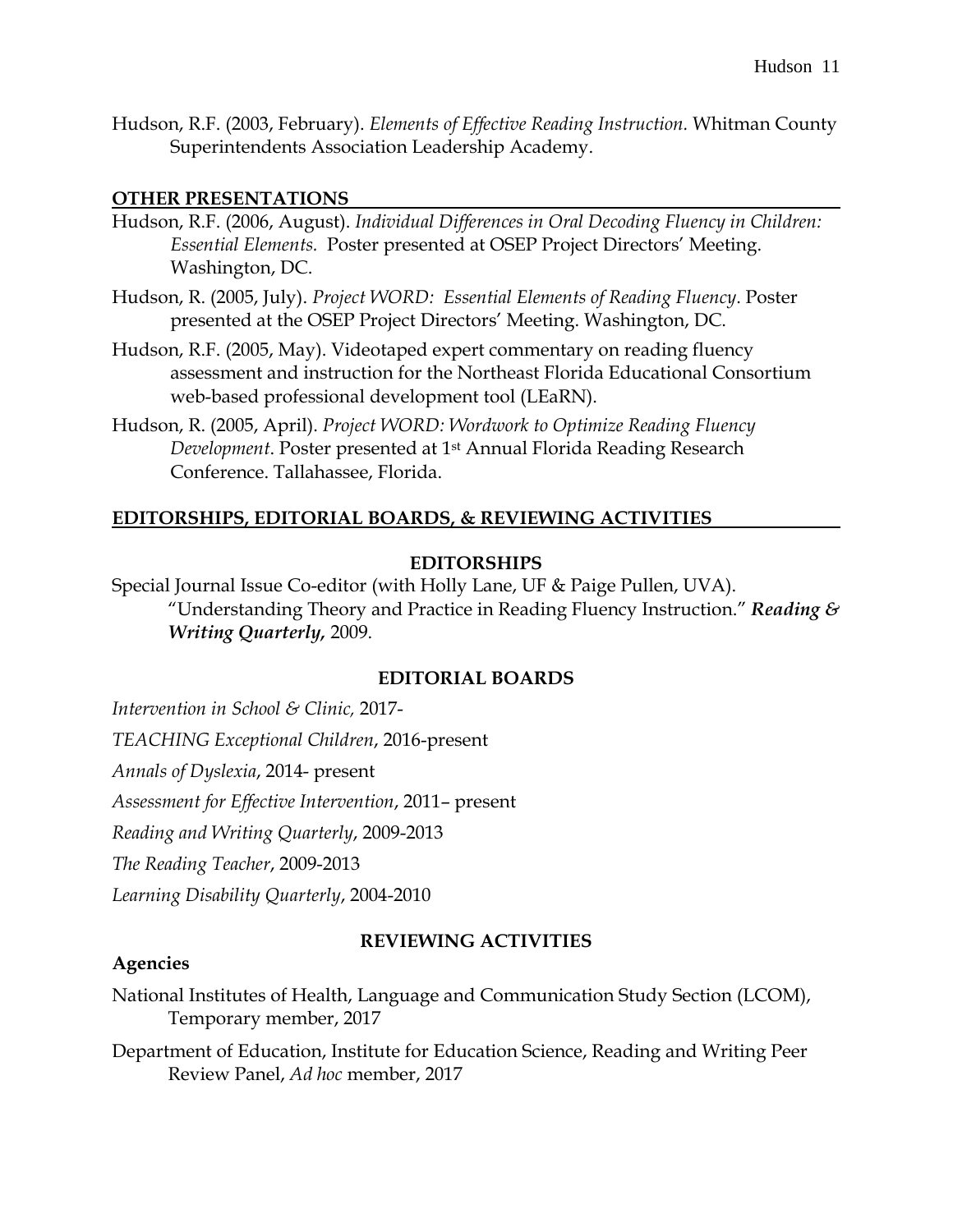- University of Washington, Collaboration Innovation Awards, Institute of Translational Health Sciences, 2017
- University of Washington, Royalty Research Fund, 2015
- Department of Education, Institute for Education Science, Reading and Writing Peer Scientific Review Panels, Principal member**,** 2013, 2014, 2015
- State of Qatar, National Priorities Research Program, Grant Reviewer, 2013

Department of Education, Institute for Education Science, Reading and Writing Peer Review Panels, Rotating member, 2012

### **Publishers**

Pearson Publishing, 2008 & 2009 Textbook reviewer Allyn & Bacon, 2004 Textbook reviewer

# **Ad Hoc Journal Reviews**

- *Autism Research*, 2017
- *Exceptional Children*, 2016
- *TEACHING Exceptional Children*, 2015
- *Learning and Individual Differences*, 2015
- *Child Development Research Journal*, 2013
- *Reading and Writing: An Interdisciplinary Journal*, 2013
- *American Journal of Education*, 2012
- *Exceptionality*, 2012, 2015
- *International Journal of Psychology*, 2012
- *Scientific Studies of Reading,* 2009
- *Education and Treatment of Children*, 2009
- *Annals of Dyslexia*, 2009
- *Reading and Writing Quarterly*, 2008-2009
- *Journal of Early Intervention*, 2007
- *Journal of Academic Achievement*, 2007
- *Learning and Individual Differences*, 2006
- *The Reading Teacher*, 2005-2009
- *Journal of Child Language,* 2005
- *Teacher Education and Special Education*, 2002-2003

# **TEACHING**

### **COURSES DEVELOPED AND TAUGHT**

EDC&I 460 Early Literacy Development and Instruction (Fall 2008, 2009, 2010, 2011, 2012, 2014, 2015, 2016)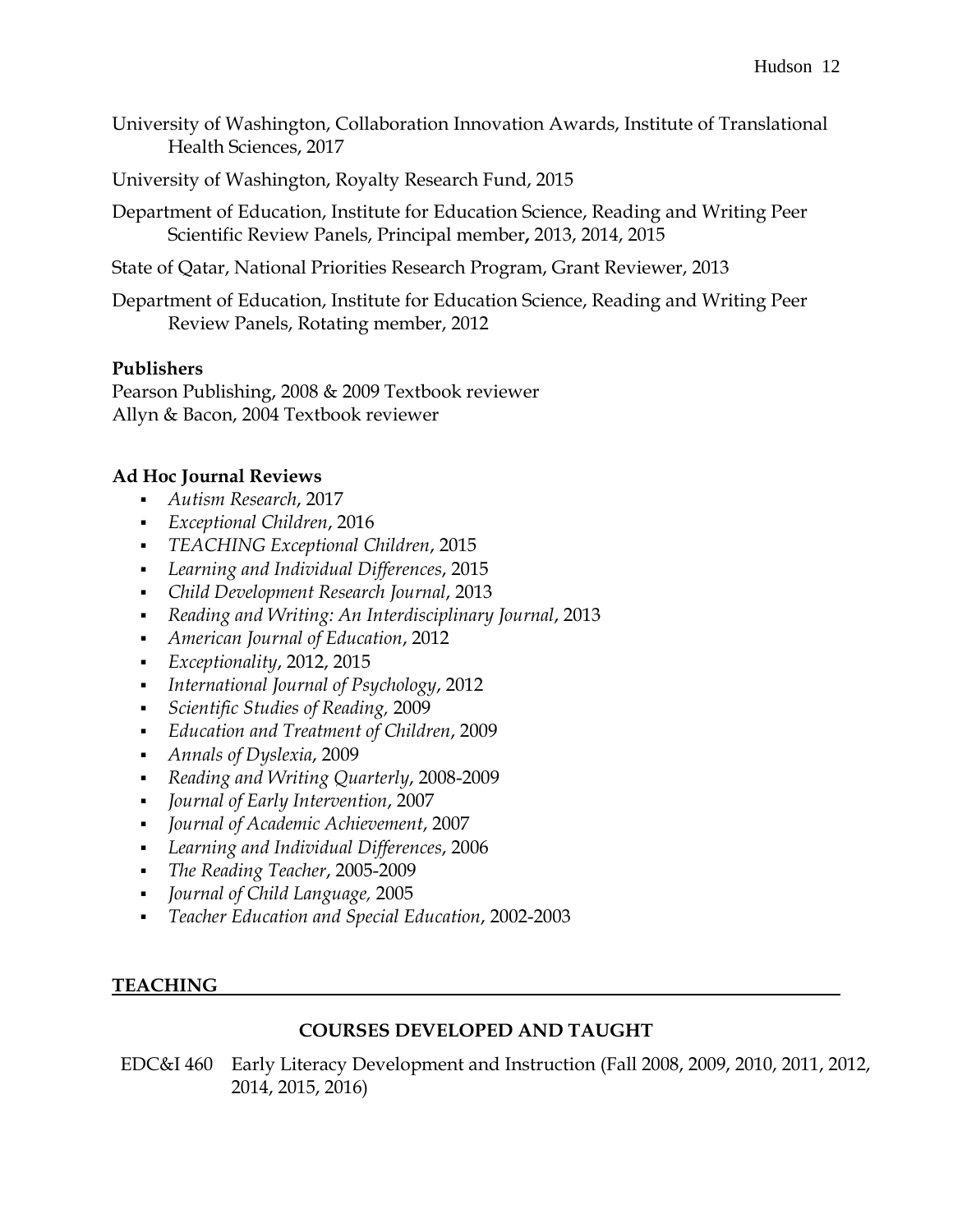| EDSPE 514 Reading Instruction for Students with Disabilities (Winter 2010, 2011, 2012, |
|----------------------------------------------------------------------------------------|
| 2013, 2014, 2015, 2017)                                                                |

- EDSPE 517 Masters Capstone Course (Winter 2017)
- EDSPE 518 Doctoral Seminar in Special Education Research (Fall 2015)
- EDSPE 518 Doctoral Seminar in Grant Writing (Spring 2013, 2015)
- EDSPE 518 Doctoral Seminar in Research Design (Spring 2016)
- EDSPE 520 Doctoral Seminar in Literacy (On-going 2007, 2008, 2009, 2010, 2011, 2012, 2015, 2016)
- EDSPE 520 Doctoral Seminar in applied research on evidence-based practices in special education (Fall 2011, 2012, 2014, 2015, Winter 2012, 2013, 2015, Spring 2012, 2013, 2015)
- EDSPE 520 Problem-solving Fieldwork seminar (2009, 2010, 2011, 2012, 2013)
- EDSPE 520 Evidence-based Reading Instruction (Hybrid course) (Sum. 2007)
- EDSPE 520 Doctoral seminar on Research in Reading Intervention (Fall 2006)
- EDSPE 528 EDC&I 536 Inquiry and Methods in Writing Instruction (Spring 2007, 2008, 2009)
- EDSPE 540 Problem-solving Fieldwork seminar (Fall 2016, Winter 2017)
- EDTEP 544 Differentiating Instruction I (Co-taught with T. Stritikus) Spr. 2009
- EDTEP 544 Differentiating Instruction I (Co-taught with M. Varghese) Spr. 2008
- EDTEP 544 Differentiating Instruction II (Co-taught with M. Varghese) Fall 2008
- EDTEP 544 Differentiating Instruction III (Winter 2010, 2011, 2012)
- EDSPE 545 Instructional Modifications for the Education of Children with Mild Disabilities (Winter 2007, 2008)

### **AWARDS AND HONORS**

Nominated for the College of Education Outstanding Advising Award, 2012, 2013

Inducted into Kappa Delta Pi, 2005

Exemplary Poster Award, Council for Exceptional Children, April 2003.

Alhadeff Teachers of Teachers Recruitment Award, College of Education, Washington State University, 2002-2003

President's Award: University of Florida Outstanding Student, 2001

University of Florida Graduate Student Forum: Second-place Poster, 2001

Bilingual-Multicultural Graduate Fellow, 1999-2002

Inducted into National Jesuit Honor Society, (ΑΣΝ), 1988

### **PROFESSIONAL SERVICE**

# **NATIONAL/INTERNATIONAL**

2017 Member, ad hoc Strategic Planning Committee, Teacher Education Division, CEC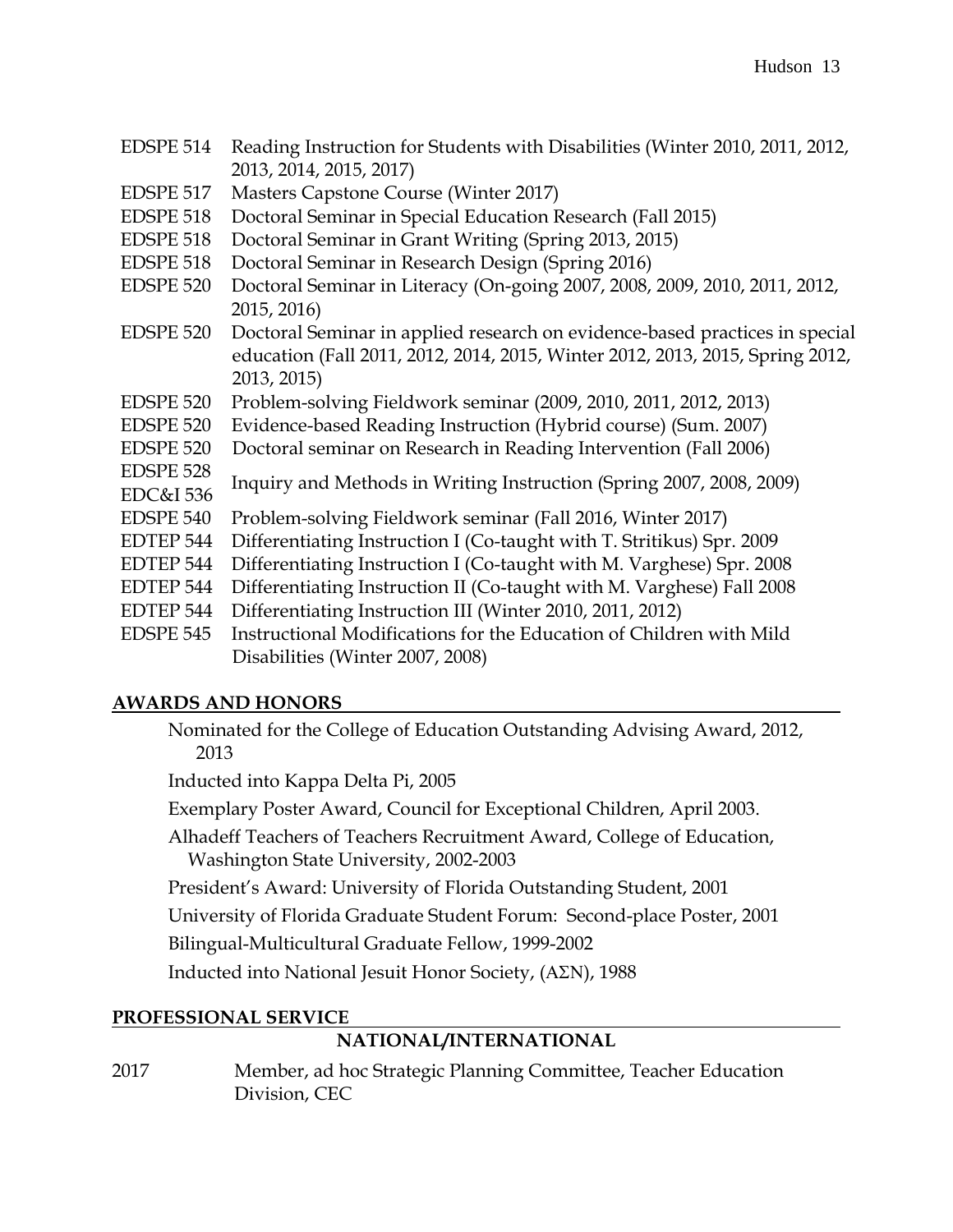| 2017         | Member, Research Committee, Teacher Education Division, CEC                                                             |
|--------------|-------------------------------------------------------------------------------------------------------------------------|
| 2010-2014    | Member, Professional Development and Ethics Committee, Division of<br>Learning Disabilities, CEC                        |
| 2008-present | Member, Publications Committee, Division of Learning Disabilities, CEC                                                  |
| 2006         | Conference reviewer, Council for Exceptional Children, Division of<br><b>Learning Disabilities</b>                      |
| 2005         | Panel organizer, Pacific Coast Research Conference                                                                      |
|              | Conference reviewer, American Educational Research Association,<br>Special Education Research SIG                       |
| 2004         | Conference reviewer, American Educational Research Association,<br>Division B: Curriculum Studies                       |
| 2003         | Conference reviewer, Council for Exceptional Children, Division of<br>Learning Disabilities, Teacher Education Division |

# **STATE**

| 2017      | Member, Board of Directors of JCFM                                                                                                                                     |
|-----------|------------------------------------------------------------------------------------------------------------------------------------------------------------------------|
| 2013-2017 | Secretary, Board of Directors of JCFM                                                                                                                                  |
| 2010-2016 | President, Board of Directors, Jefferson County FIELD internship<br>education program                                                                                  |
| 2012-2013 | Member, Board of Directors of Jefferson County Farmers Market                                                                                                          |
| 2009      | Member, Washington State Special Education Pedagogy Assessment<br><b>Content Advisory Committee</b>                                                                    |
| 2007      | Member, Washington State Special Education Endorsement Review<br>Committee.                                                                                            |
| 2006      | Member, Florida Department of Education Item Writing Team,<br>Florida Department of Education Reading Certification Exam                                               |
|           | Grant Reviewer, New York State Reading First                                                                                                                           |
| 2005      | Grant reviewer, Florida State Reading First                                                                                                                            |
|           | Reviewer, Florida Department of Education Reading Certification and<br><b>Endorsement Folios</b>                                                                       |
|           | Member, Florida Department of Education Language Arts and<br>Reading Item Specification Development Committee for Teacher<br>Certification Examination (July 18 & 19). |
|           | Reading Curricula Research Reviewer, Florida Center for Reading<br>Research.                                                                                           |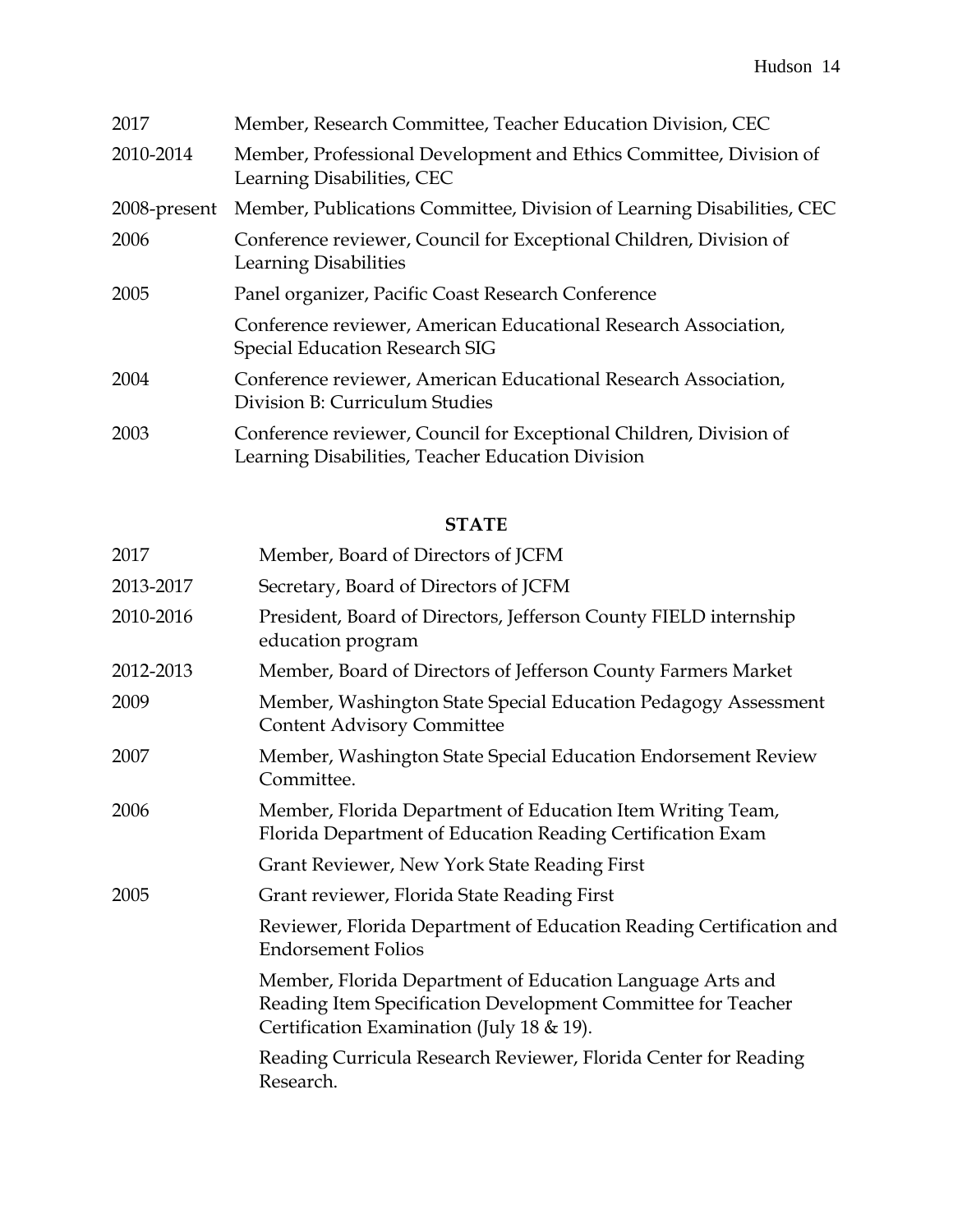Reviewer, Florida Reading Research Conference.

# **UNIVERSITY**

| University    |                                                                                     |
|---------------|-------------------------------------------------------------------------------------|
| 2015- present | Member, Curriculum Committee, Undergraduate Academic Affairs                        |
| 2016          | Member, Search Committee, Bothel Campus                                             |
| 2007-2012     | America ReadsAmerica Counts Faculty Liaison                                         |
| 2008-2011     | Member, Educational Technology Faculty Council                                      |
| 2007-2009     | <b>COE Senator, University Faculty Senate</b>                                       |
| College       |                                                                                     |
| 2016          | Member, Tenure review committee                                                     |
| 2014-2016     | Chair, Academic Programs & Initiatives Committee, College of<br>Education           |
| 2012-2013     | Chair, Scholarship Committee, College of Education                                  |
| 2012-2013     | Member, Faculty Council, College of Education                                       |
| 2011-2012     | Member, Search Committee, Special Education                                         |
| 2010-2012     | Special Education Representative, PEAB                                              |
| $2009 - 2010$ | Member, College of Education Strategic Planning Group                               |
|               | Member, Search Committee, Secondary Literacy                                        |
|               | Member, Teacher Education Research Council                                          |
| 2007-2009     | Member, Teacher Education Council                                                   |
| 2007-2008     | Member, Search Committee, Secondary Literacy                                        |
| 2007-2008     | Member, College of Education Committee on Student Affairs                           |
| 2005-2006     | Member, College of Education Budget and Resources Committee, FSU                    |
| 2004-2005     | Department Representative, College of Education Faculty Council,<br><b>FSU</b>      |
| 2002-2004     | Member, College of Education Student Affairs Committee, WSU                         |
| 2004          | Discussant. College of Education Graduate Research Symposium,<br><b>WSU</b>         |
| 2003-2004     | Elected Untenured Faculty Representative, Dean's Faculty Advisory<br>Committee, WSU |
|               | Reviewer, Faculty Funding Awards, WSU                                               |
| 2002-2003     | Member, Leadership Team, Carnegie Initiative on the Doctorate, WSU                  |

# **Departmental/Division**

2006-present Co-Director, High Incidence Special Education Teacher Education Program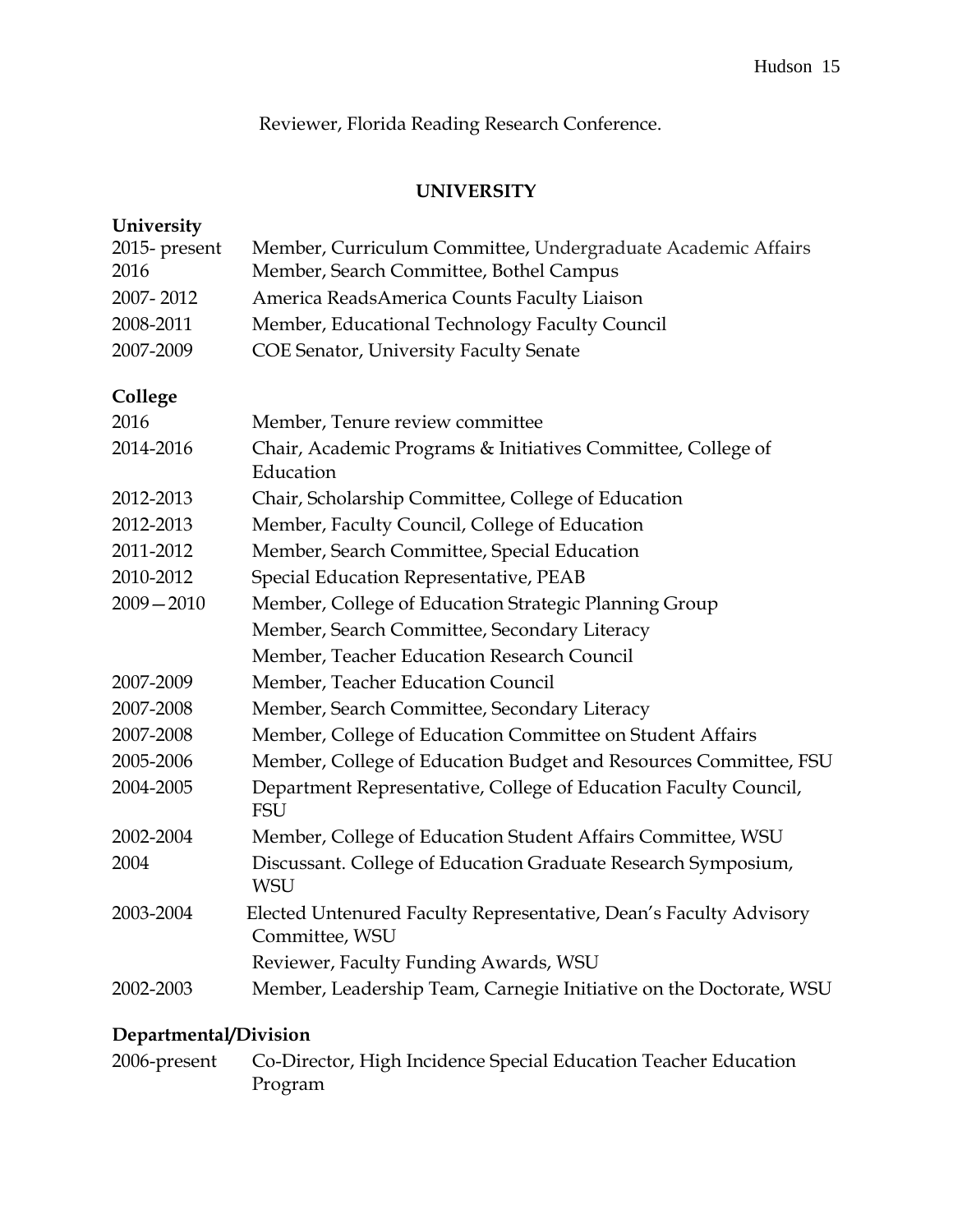| 2006-2012 | Member, TEP Division Committee, UW                       |
|-----------|----------------------------------------------------------|
| 2004-2006 | Member, Reading/Language Arts Program Committee, FSU     |
| 2004-2005 | Coordinator, FCRR Weekly Research Colloquium Series, FSU |
| 2004      | Ad hoc Department Bylaws Program Areas Subcommittee, FSU |
| 2002-2004 | Member, Department Graduate Studies Committee, WSU       |
|           | Member, Special Education Program Committee, WSU         |
|           | Member, Elementary Education Program Committee, WSU      |

# **PROFESSIONAL DEVELOPMENT**

## **District and School**

| 2012-<br>2015 | Monroe School District. Workshops for intervention teachers on data-based<br>decision making and intensive interventions.                                                                                          |
|---------------|--------------------------------------------------------------------------------------------------------------------------------------------------------------------------------------------------------------------|
| 2010          | Highline School District. Elementary and Secondary Special Educator<br>workshops on evidence-based instructional practices.                                                                                        |
| 2009          | Bethel School District Summer Institute. Day 1, Oral Reading Fluency<br>Intervention for Older Struggling Readers. Day 2, Reading Fluency<br>Development and Instruction for Beginning Readers.                    |
|               | Bellevue School District K-5 Literacy Workshop. Differentiating Literacy<br>Instruction Using Tiers of Instruction.                                                                                                |
|               | Newport Heights Elementary School, Bellevue, Washington. Instruction<br>Designed to Respond to Struggling Readers.                                                                                                 |
| 2008          | Newport Heights Elementary School, Bellevue, Washington. Timed Repeated<br>Readings: A Small Group Decoding Intervention with Struggling Readers.                                                                  |
|               | Bellevue School District Leadership Academy. Response to Intervention: What,<br>Why, and How.                                                                                                                      |
| 2005          | Sabal Palm Elementary, Tallahassee, Florida. Addressing Lack of Student<br>Progress in Reading Fluency.                                                                                                            |
| 2004          | Muckleshoot Tribal School, WA. Effective Reading Intervention: Meeting the<br>Needs of Struggling Readers and Reading Process, Development, and<br>Disabilities: Understanding Where Things go Wrong for Students. |
|               | Pullman School District, WA On-going professional development in<br>effective reading intervention.                                                                                                                |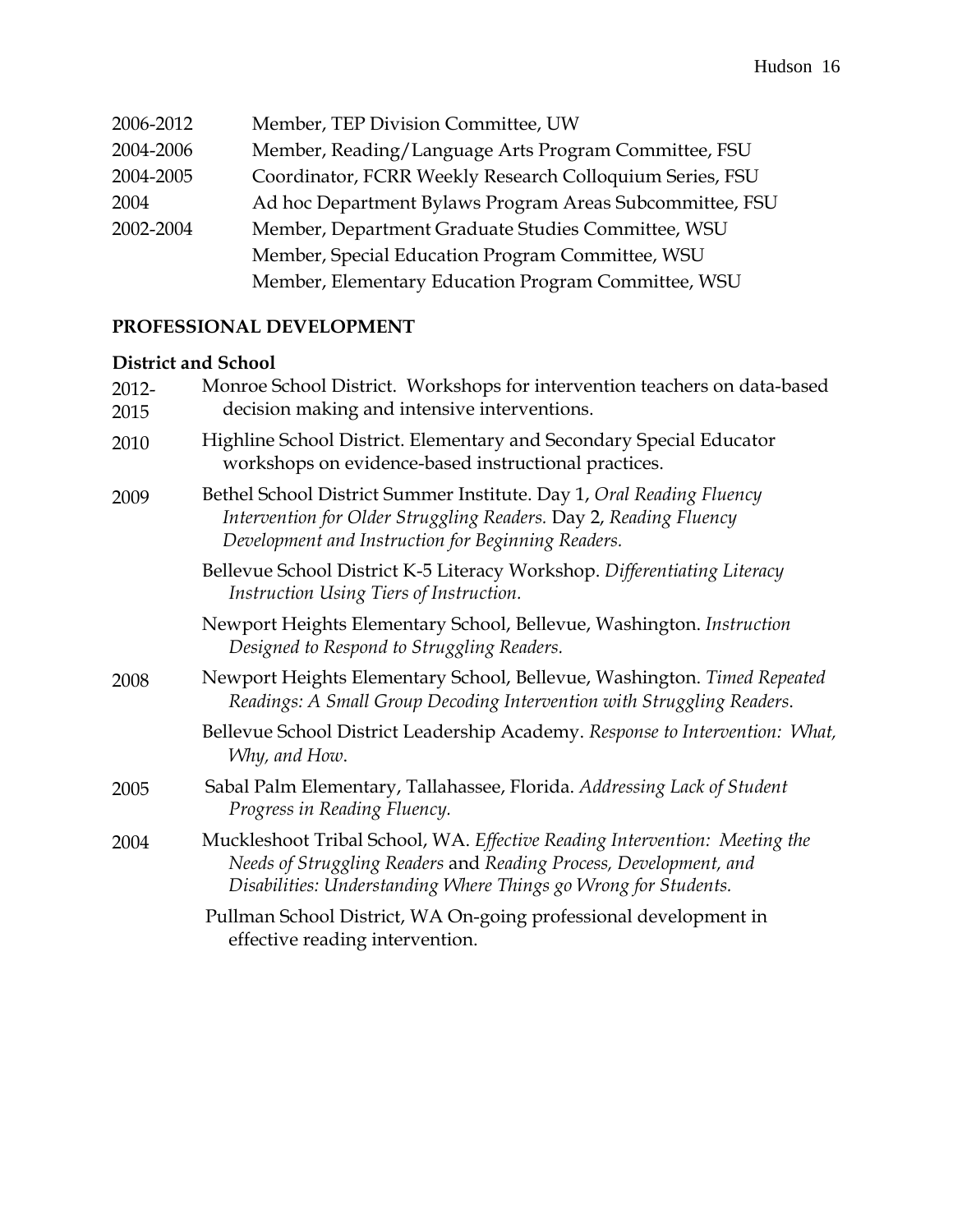- 2004 Escuela La Republica de Holanda, Quetzaltenango, Guatemala. *Métodos participativos y cooperativos* (Cooperative and Participatory Teaching Methods).
	- *Estrategias para comprensión de la lectura* (Reading Comprehension Strategies)
	- *El método del lenguaje de la experiencia* (The Language Experience Method)
	- *La Lecto-escritura inicial: Conocimiento de los fonemas* (Emergent Literacy: Phonemic Awareness)
	- Instituto Técnico Industrial, Quetzaltenango, Guatemala. *Métodos participativos y cooperativos para estudiantes en diversificado* (Participatory and Cooperative Teaching Methods for Students in High School)

## **State and Regional**

| 2013 | Rehab Seminars Special Education Conference: Challenges and Innovations<br>from Infancy to 12th Grade. Intervention Strategies for Older readers: Issues of<br>Fluency and Comprehension and Addressing reading difficulties in younger<br>readers: Issues of Phonological Awareness and decoding |
|------|---------------------------------------------------------------------------------------------------------------------------------------------------------------------------------------------------------------------------------------------------------------------------------------------------|
| 2009 | Washington State Reading First Summer Institute. Instruction and Assessment<br>Designed to Improve the Fluency of Struggling Readers.                                                                                                                                                             |
|      | Washington State January OSPI Conference. Instruction Designed to Improve<br>the Reading Fluency of Struggling Readers: A Tier 2 Approach.                                                                                                                                                        |
| 2008 | Washington State Reading First Institute. Assessment and Instructional<br>Methods to Improve the Fluency of Struggling Readers.                                                                                                                                                                   |
|      | Long Island Regional School Support Center. Explicit Reading Comprehension<br>Instruction. Day 1, foundations, Day 2, instructional methods                                                                                                                                                       |
| 2007 | Indiana State Literacy Conference. Improving the Reading Fluency of Struggling<br>Readers.                                                                                                                                                                                                        |
|      | New York State Regional School Support Centers. Providing Differentiated<br>Instruction with Students with Disabilities in Mind. Rochester, Syracuse,<br>Lake Placid, New York City, NY                                                                                                           |
| 2006 | Massachusetts Reading First Statewide Conference. Reading Fluency: What,<br>Why, & How.                                                                                                                                                                                                           |
|      | New York State Reading First Summer Institute. Students with Reading<br>Disabilities: Their Characteristics and Needs.                                                                                                                                                                            |
|      | Long Island Regional School Support Center. Reading First Summer<br>Institute. Differentiating Instruction for Struggling Readers, Reading Fluency<br>Instruction: What, Why, & How, Wordwork Strategies to Develop Decoding                                                                      |